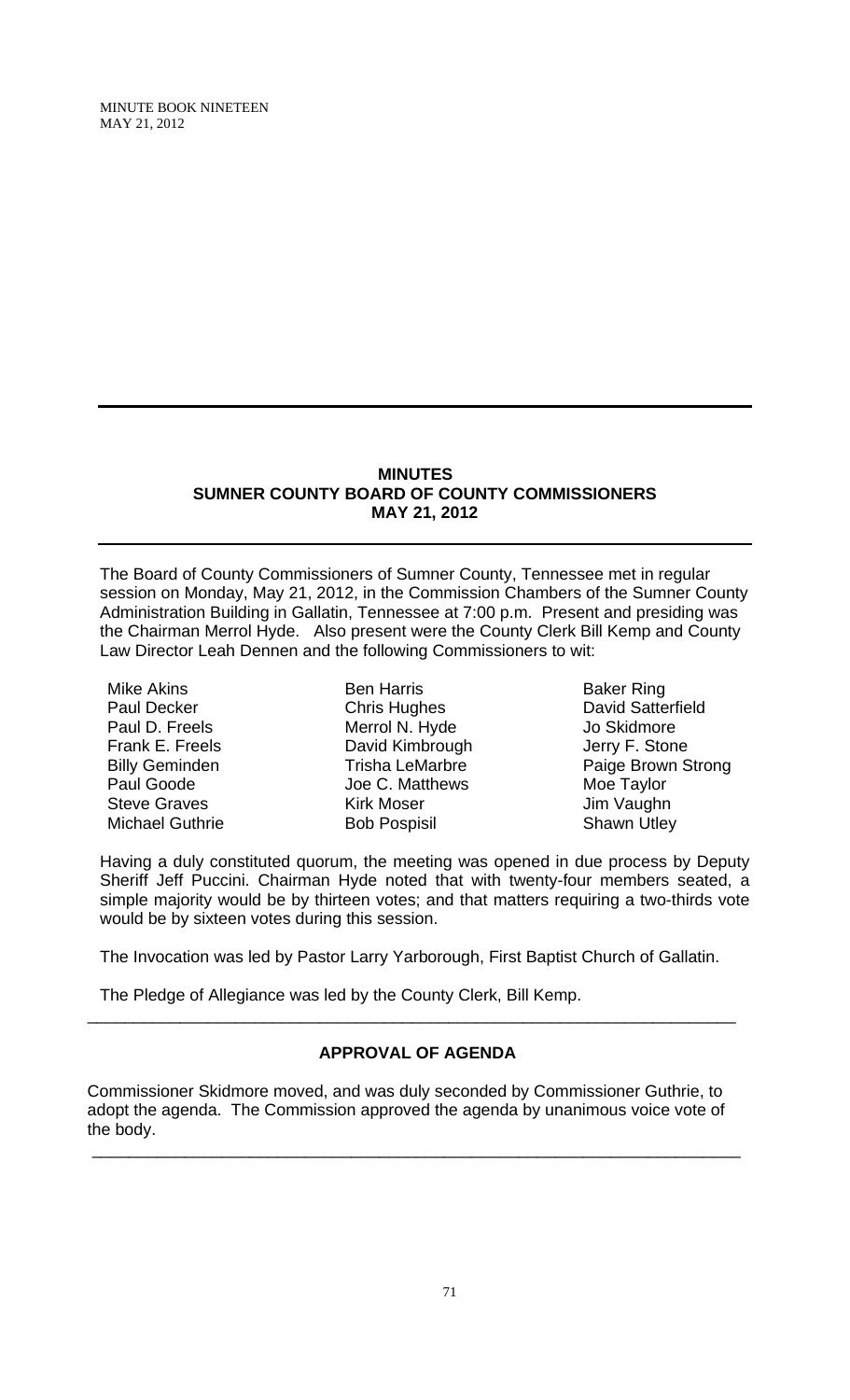### **APPROVAL OF MINUTES**

The minutes for the meeting of this body held on April 16, 2012, and recorded in the office of the Clerk, Bill Kemp, were approved by voice vote after Commissioner Akins moved, seconded by Commissioner Geminden.

## **RECOGNITION OF THE PUBLIC**

 Chairman Hyde opened the floor to allow the public to speak concerning any matter on the agenda.

 Lori D. Atchley, Administer of Elections, requested commissioners approve Resolution 1205-08, regarding the transfer of funds to a different category within a budget line item. She provided additional information, stating that she would reduce election office budget by \$100,000.00 in the next fiscal year.

With no one else wishing to speak, recognition of the public was closed.

# **REPORT OF THE CHAIR**

\_\_\_\_\_\_\_\_\_\_\_\_\_\_\_\_\_\_\_\_\_\_\_\_\_\_\_\_\_\_\_\_\_\_\_\_\_\_\_\_\_\_\_\_\_\_\_\_\_\_\_\_\_\_\_\_\_\_\_\_\_\_\_\_\_\_\_\_\_

Chairman Hyde stated that the monthly Sumner County Veterans report was distributed to the commissioners.

\_\_\_\_\_\_\_\_\_\_\_\_\_\_\_\_\_\_\_\_\_\_\_\_\_\_\_\_\_\_\_\_\_\_\_\_\_\_\_\_\_\_\_\_\_\_\_\_\_\_\_\_\_\_\_\_\_\_\_\_\_\_\_\_\_\_\_\_\_\_\_

Commissioner Paige Brown Strong read the following resolution into the record and moved to approve, seconded by Commissioner Vaughn.

## **A RESOLUTION HONORING MR. CHRISTIAN KISSINGER**

 **WHEREAS,** Mr. Christian Kissinger, a junior at Merrol Hyde Magnet High School, has been selected as one of only sixteen students to be chosen as a Foreign Affairs Fellow on the campus of Yale University; and

**WHEREAS,** Mr. Kissinger through this outstanding program will gain knowledge about national and international policies as well as issues affecting American politics thereby providing him with future insights in the global community; and

**WHEREAS,** Mr. Kissinger has strived for excellence in his actions and exemplifies the outstanding youth of our county and through his hard work and dedication has brought honor upon himself, his school, and this county.

**NOW, THEREFORE BE IT RESOLVED** by the Sumner County Board of County Commissioners meeting in regular session on this the  $21<sup>st</sup>$  day of May, 2012, that this body does hereby congratulate Mr. Christian Kissinger and this body urges all the citizens of Sumner County to acknowledge the outstanding achievements made by Mr. Christian Kissinger to Sumner County; and

**BE IT FURTHER RESOLVED** that this resolution is to be spread on the minutes of this body and the Clerk is to provide a copy of this resolution to Mr. Christian Kissinger.

\_\_\_\_\_\_\_\_\_\_\_\_\_\_\_\_\_\_\_\_\_\_\_\_\_\_\_\_\_\_\_\_\_\_\_\_\_\_\_\_\_\_\_\_\_\_\_\_\_\_\_\_\_\_\_\_\_\_\_\_\_\_\_\_\_\_\_\_\_\_\_\_\_\_

\_\_\_\_\_\_\_\_\_\_\_\_\_\_\_\_\_\_\_\_\_\_\_\_\_\_\_\_\_\_\_\_\_\_\_\_\_\_\_\_\_\_\_\_\_\_\_\_\_\_\_\_\_\_\_\_\_\_\_\_\_\_\_\_\_\_\_\_\_\_\_\_\_\_

Chairman Hyde declared the resolution honoring Mr. Kissinger approved by the body upon unanimous voice vote.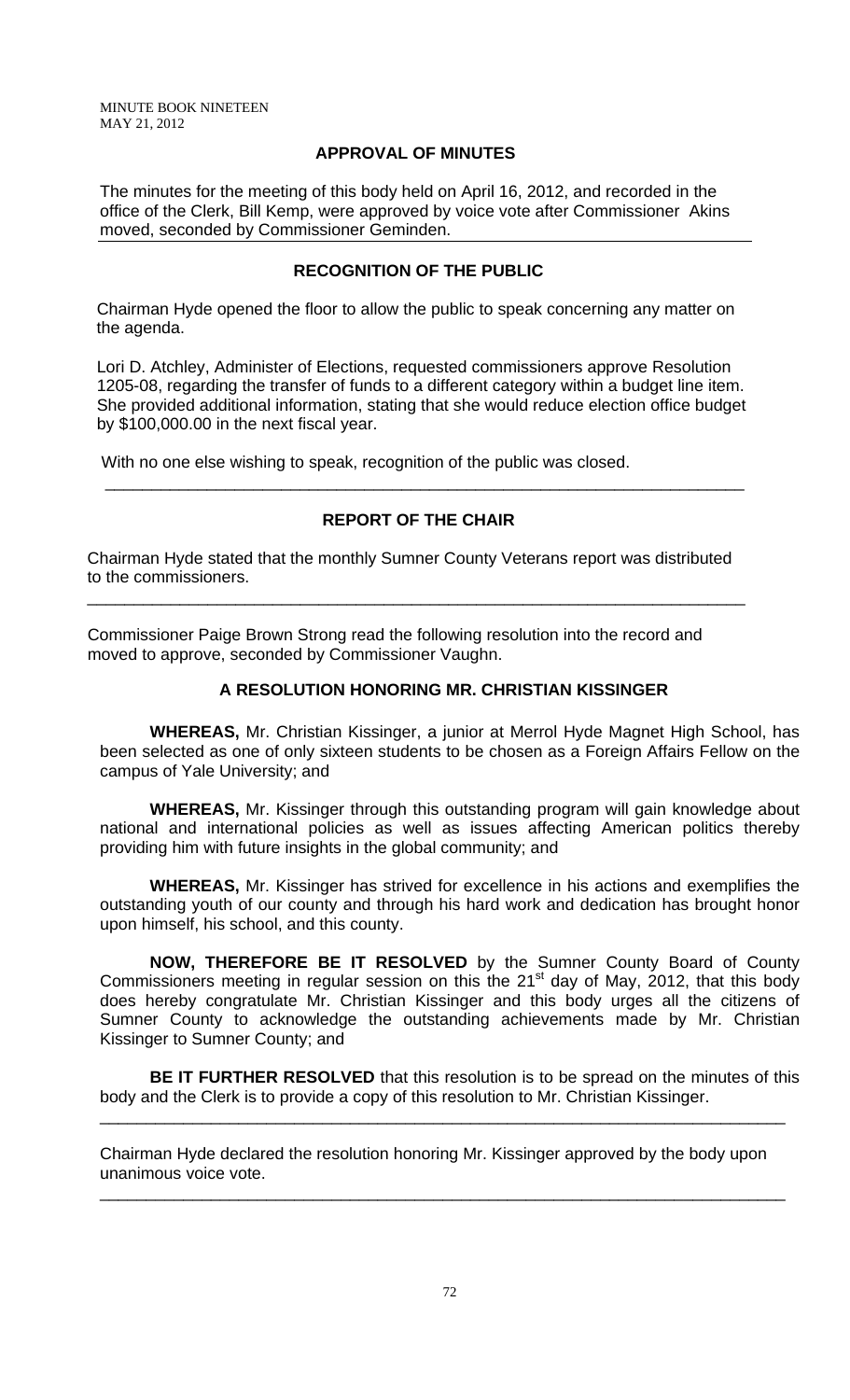Commissioner Vaughn read the following resolution into the record and moved to approve, seconded by Commissioner Matthews.

#### **A RESOLUTION HONORING CORRECTIONAL OFFICER BRENDA SAVAGE**

**WHEREAS, Correctional Officer Brenda Savage was on duty the 30<sup>th</sup> of March, when** she witnessed an inmate with a sheet around her neck, seeking to harm herself, yet without hesitation Officer Savage rushed into the cell and supported the inmate while calling for assistance, thereby saving her life; and

**WHEREAS,** Correctional Officer Brenda Savage for this heroic action and daily commitment to her duty shows great dedication and professionalism; and

**WHEREAS,** Correctional Officer Brenda Savage is not only a valuable member of the Sheriff's Office, but she has brought honor to her profession and for her efforts our county is a safer place to live.

**NOW, THEREFORE BE IT RESOLVED** by the Sumner County Board of County Commissioners meeting in regular session on this the  $21<sup>st</sup>$  day of May, 2012, that this body does hereby commend Correctional Officer Brenda Savage not only for her quick actions to save this one life, but for all she does each day for our county; and

**BE IT FURTHER RESOLVED** that this resolution shall be spread on the minutes of this body and the Clerk is to furnish a copy of this resolution to Correctional Officer Brenda Savage.

\_\_\_\_\_\_\_\_\_\_\_\_\_\_\_\_\_\_\_\_\_\_\_\_\_\_\_\_\_\_\_\_\_\_\_\_\_\_\_\_\_\_\_\_\_\_\_\_\_\_\_\_\_\_\_\_\_\_\_\_\_\_\_\_\_\_\_\_\_\_\_\_\_\_

\_\_\_\_\_\_\_\_\_\_\_\_\_\_\_\_\_\_\_\_\_\_\_\_\_\_\_\_\_\_\_\_\_\_\_\_\_\_\_\_\_\_\_\_\_\_\_\_\_\_\_\_\_\_\_\_\_\_\_\_\_\_\_\_\_\_\_\_\_\_\_\_\_\_

Chairman Hyde declared the resolution honoring Ms. Savage approved by the body upon unanimous voice vote.

 Commissioner Ring read the following resolution into the record and moved to approve, seconded by Commissioner Graves.

# **A RESOLUTION HONORING AMY HOWELL AS THE SUMNER COUNTY HIGH SCHOOL TENNESSEE TEACHER OF THE YEAR, GRADES 9-12**

 **WHEREAS,** Amy Howell has taught a total of six years, with the last five years in the Sumner County School System even with her limited experience has been selected as Sumner County High School Teacher of the Year; and

**WHEREAS,** Ms. Howell is a teacher at Gallatin High School where she teaches Health, Science and Education and by her example has influenced many students, and

**WHEREAS,** Ms. Howell strives to bring new and innovative ideas into the classroom and has encouraged her students to succeed, not only in the classroom, but in the life outside the classroom and for her efforts numerous lives has been changed.

**NOW, THEREFORE, BE IT RESOLVED** by the Sumner County Board of County Commissioners meeting in regular session on this the  $21<sup>st</sup>$  day of May, 2012, that this body does hereby commend and congratulate Amy Howell for her dedication and service to this county and for her receipt of this award; and

**BE IT FURTHER RESOLVED** that this resolution shall be spread on the minutes of this body and the Clerk is to furnish a copy of this resolution to Amy Howell.

\_\_\_\_\_\_\_\_\_\_\_\_\_\_\_\_\_\_\_\_\_\_\_\_\_\_\_\_\_\_\_\_\_\_\_\_\_\_\_\_\_\_\_\_\_\_\_\_\_\_\_\_\_\_\_\_\_\_\_\_\_\_\_\_\_\_\_\_\_\_\_\_\_\_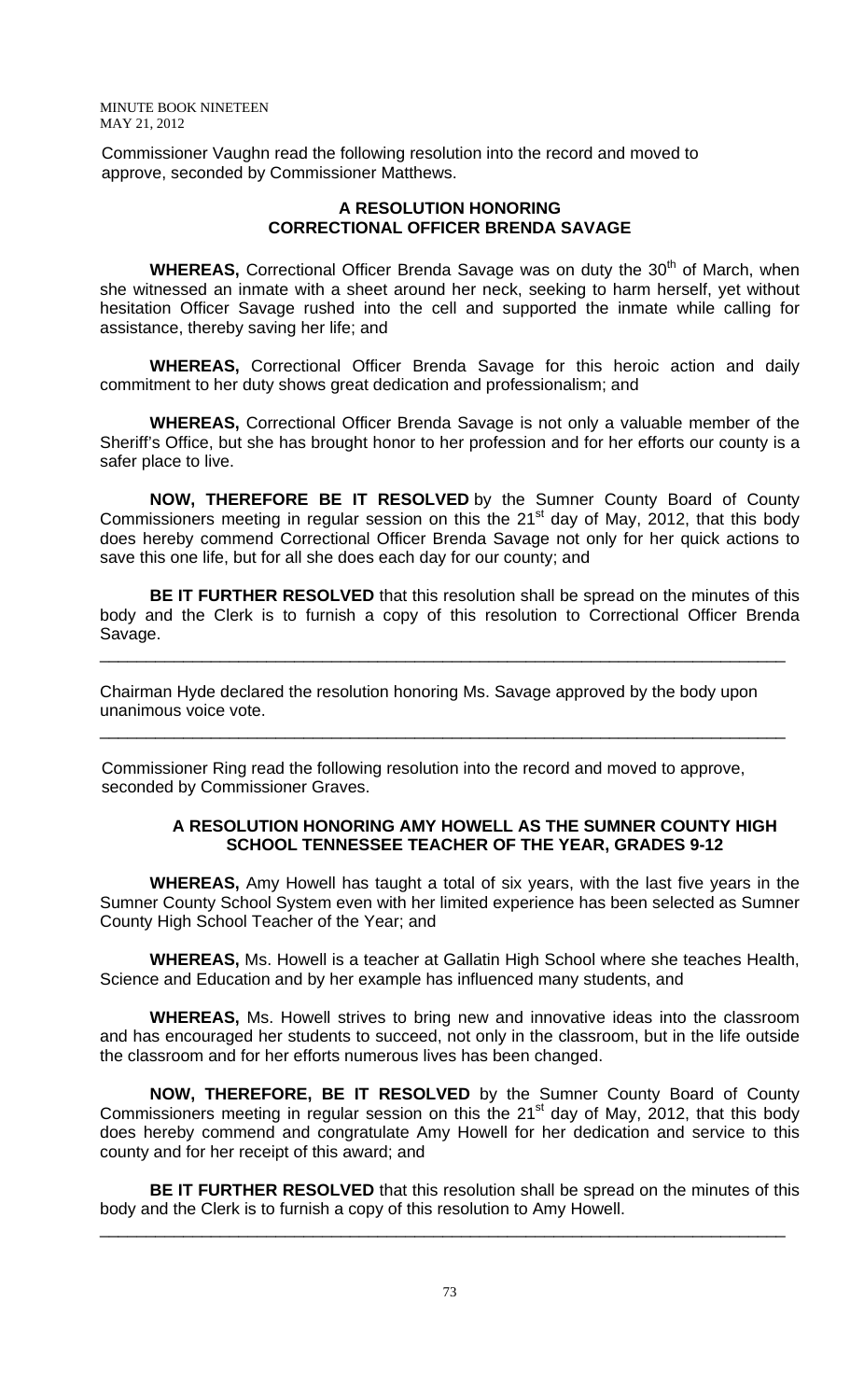Chairman Hyde declared the resolution honoring Ms. Howell approved by the body upon unanimous voice vote.

\_\_\_\_\_\_\_\_\_\_\_\_\_\_\_\_\_\_\_\_\_\_\_\_\_\_\_\_\_\_\_\_\_\_\_\_\_\_\_\_\_\_\_\_\_\_\_\_\_\_\_\_\_\_\_\_\_\_\_\_\_\_\_\_\_\_\_\_\_\_\_\_\_\_

Commissioner Ring read the following resolution into the record and moved to approve, seconded by Commissioner Decker.

## **A RESOLUTION HONORING MR. JAMES DAVID COLLINS AS THE SUMNER COUNTY ELEMENTARY TENNESSEE TEACHER OF THE YEAR, GRADES K-4**

 **WHEREAS,** Mr. James David Collins, who has taught in the Sumner County School System for thirty-nine years and the last ten years at Union Elementary STEM and Demonstration School, was recently selected as the Sumner County Elementary Tennessee Teacher of the Year; and

**WHEREAS,** Mr. Collins teaches first grade and has made learning fun as well as challenging for his students thereby giving them a positive start to their education career; and

**WHEREAS,** Mr. Collins, through dedication to the noble profession of teaching, has positively influenced numerous students during his tenure and by his efforts countless students began school with a good foundation which will aid them their entire life.

**NOW, THEREFORE BE IT RESOLVED** by the Sumner County Board of County Commissioners meeting in regular session on this the 21 $<sup>st</sup>$  day of May, 2012, that this body</sup> hereby congratulates and commends James David Collins for his dedication and outstanding service to the youth of our county and for his recognition as the Sumner County Elementary Tennessee Teacher of the Year Award; and

**BE IT FURTHER RESOLVED** that this resolution is to be spread on the minutes of this body and the Clerk is to provide a copy of this resolution to Mr. James David Collins. Commissioner Ring read the following resolution into the record and moved to approve, seconded by Commissioner Akins.

\_\_\_\_\_\_\_\_\_\_\_\_\_\_\_\_\_\_\_\_\_\_\_\_\_\_\_\_\_\_\_\_\_\_\_\_\_\_\_\_\_\_\_\_\_\_\_\_\_\_\_\_\_\_\_\_\_\_\_\_\_\_\_\_\_\_\_\_\_\_\_\_\_\_

\_\_\_\_\_\_\_\_\_\_\_\_\_\_\_\_\_\_\_\_\_\_\_\_\_\_\_\_\_\_\_\_\_\_\_\_\_\_\_\_\_\_\_\_\_\_\_\_\_\_\_\_\_\_\_\_\_\_\_\_\_\_\_\_\_\_\_\_\_\_\_\_\_\_

Chairman Hyde declared the resolution honoring Mr. Collins approved by the body upon unanimous voice vote.

 Commissioner Ring read the following resolution into the record and moved to approve, seconded by Commissioner Akins.

## **A RESOLUTION HONORING DELISE H. SANDERS AS THE SUMNER COUNTY ELEMENTARY TENNESSEE TEACHER OF THE YEAR, GRADES 5-8**

 **WHEREAS,** Delise H. Sanders, a teacher with thirty-six years of teaching experience, the last five years in the Sumner County School System was recently selected as the Sumner County Elementary Tennessee Teacher of the Year; and

**WHEREAS,** Ms. Sanders, teaches a fifth grade class at Madison Creek Elementary School and has made learning fun as well as challenging for her students thereby giving them an early love of school; and

**WHEREAS,** Ms. Sanders, through dedication to the noble profession of teaching has positively influenced numerous students during her tenure; and

**WHEREAS,** Ms. Sanders has made learning fun, easier and has encouraged her students to succeed, not only in the classroom, but in the challenges of life.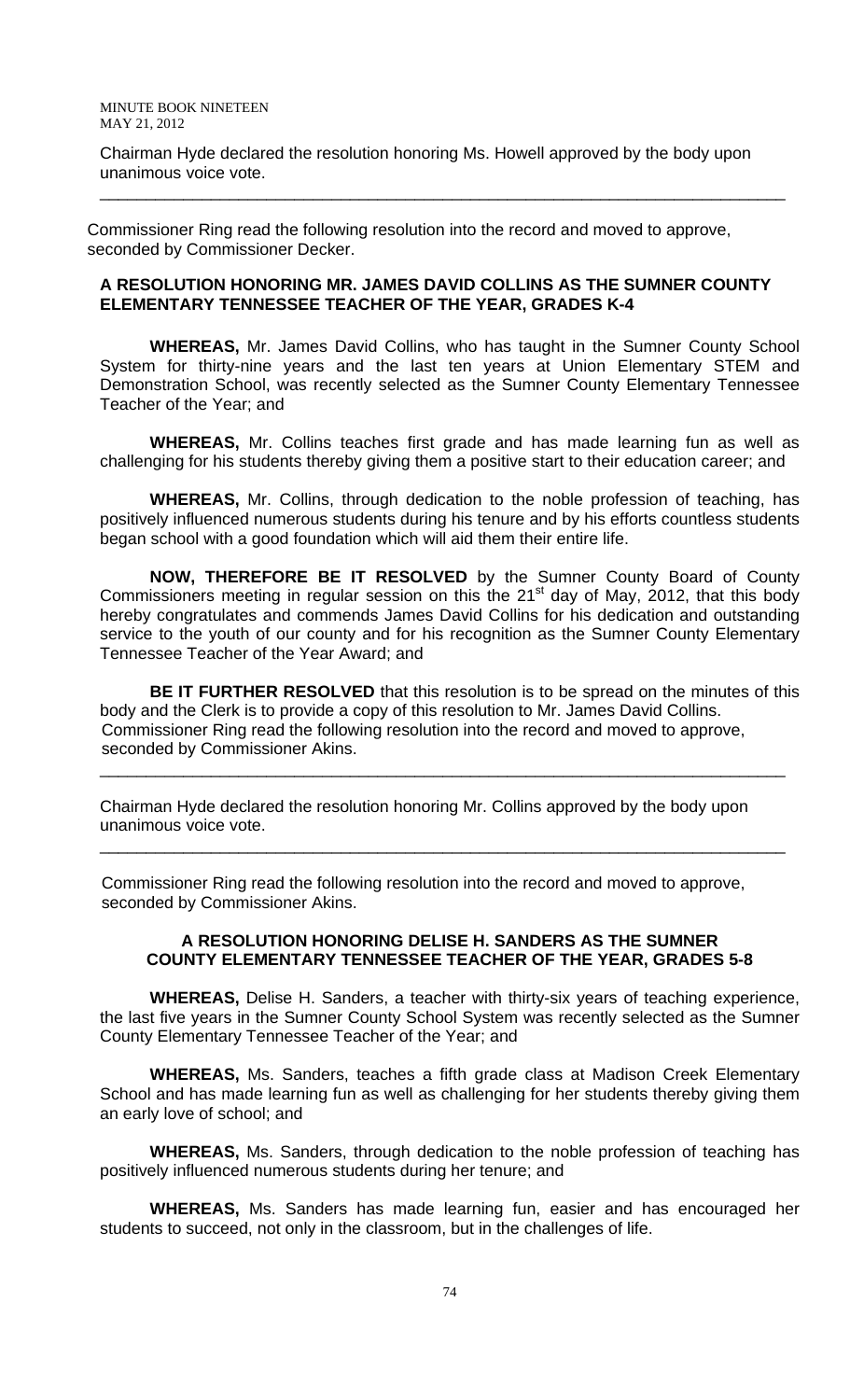**NOW, THEREFORE, BE IT RESOLVED** by the Sumner County Board of County Commissioners meeting in regular session on this the  $21<sup>st</sup>$  day of May, 2012, that this body does hereby commend and congratulate Delise H. Sanders for her dedication and service to this county and for her receipt of this award; and

**BE IT FURTHER RESOLVED** that this resolution shall be spread on the minutes of this body and the Clerk is to furnish a copy of this resolution to Ms. Delise H. Sanders.

\_\_\_\_\_\_\_\_\_\_\_\_\_\_\_\_\_\_\_\_\_\_\_\_\_\_\_\_\_\_\_\_\_\_\_\_\_\_\_\_\_\_\_\_\_\_\_\_\_\_\_\_\_\_\_\_\_\_\_\_\_\_\_\_\_\_\_\_\_\_\_\_\_\_

\_\_\_\_\_\_\_\_\_\_\_\_\_\_\_\_\_\_\_\_\_\_\_\_\_\_\_\_\_\_\_\_\_\_\_\_\_\_\_\_\_\_\_\_\_\_\_\_\_\_\_\_\_\_\_\_\_\_\_\_\_\_\_\_\_\_\_\_\_\_\_\_\_\_

Chairman Hyde declared the resolution honoring Ms. Sanders approved by the body upon unanimous voice vote.

 Commissioner Geminden read the following resolution into the record and moved to approve, seconded by Commissioner Utley.

## **A RESOLUTION HONORING MR. LARRY COLLINS**

 **WHEREAS,** Officials of the City of Portland wish to acknowledge May as Industrial Appreciation Month by recognizing the efforts of Mr. Larry Collins to the Industrial Inventory of Portland, Tennessee; and

**WHEREAS,** Larry Collins is a lifelong resident of Portland who grew up on a farm in the area and early in his life realized his interest in construction equipment and ultimately built the first speculative industrial building in Portland in 1975; and

**WHEREAS,** Larry Collins has been instrumental in the development of over 60 industries in Portland totaling 9.5+ Million square feet on 800+ acres and contributed to the development of several subdivisions in Portland; and

 **WHEREAS,** Mr. Collins has served and supported various boards, committees and clubs in the community and made significant contributions to the construction of the Portland Public Library, the Portland Chamber of Commerce, the Wanda Collins Amphitheatre in Richland Park, the Portland First Baptist Church, local banking as well as the Portland Municipal Airport; and

**WHEREAS,** Mr. & Mrs. Collins' raised their children in the Portland community and this generation continues to follow their example of community pride and dedication.

**NOW, THEREFORE BE IT RESOLVED** by the Sumner County Board of County Commissioners meeting in regular session on this the  $21<sup>st</sup>$  day of May, 2012, that this body hereby congratulates and commends Mr. Larry Collins for his dedication and service to his community and this county.

**BE IT FURTHER RESOLVED** that this resolution be spread on the minutes of this body and the Clerk is to provide a copy of this resolution to Mr. Larry Collins.

\_\_\_\_\_\_\_\_\_\_\_\_\_\_\_\_\_\_\_\_\_\_\_\_\_\_\_\_\_\_\_\_\_\_\_\_\_\_\_\_\_\_\_\_\_\_\_\_\_\_\_\_\_\_\_\_\_\_\_\_\_\_\_\_\_\_\_\_\_\_\_\_\_\_

\_\_\_\_\_\_\_\_\_\_\_\_\_\_\_\_\_\_\_\_\_\_\_\_\_\_\_\_\_\_\_\_\_\_\_\_\_\_\_\_\_\_\_\_\_\_\_\_\_\_\_\_\_\_\_\_\_\_\_\_\_\_\_\_\_\_\_\_\_\_\_\_\_\_

Chairman Hyde declared the resolution honoring Mr. Collins approved by the body upon unanimous voice vote.

 Commissioner Ring read the following resolution into the record and moved to approve, seconded by Commissioner Harris.

## **A RESOLUTION HONORING RUCKER STEWART MIDDLE SCHOOL ACADEMIC TEAM**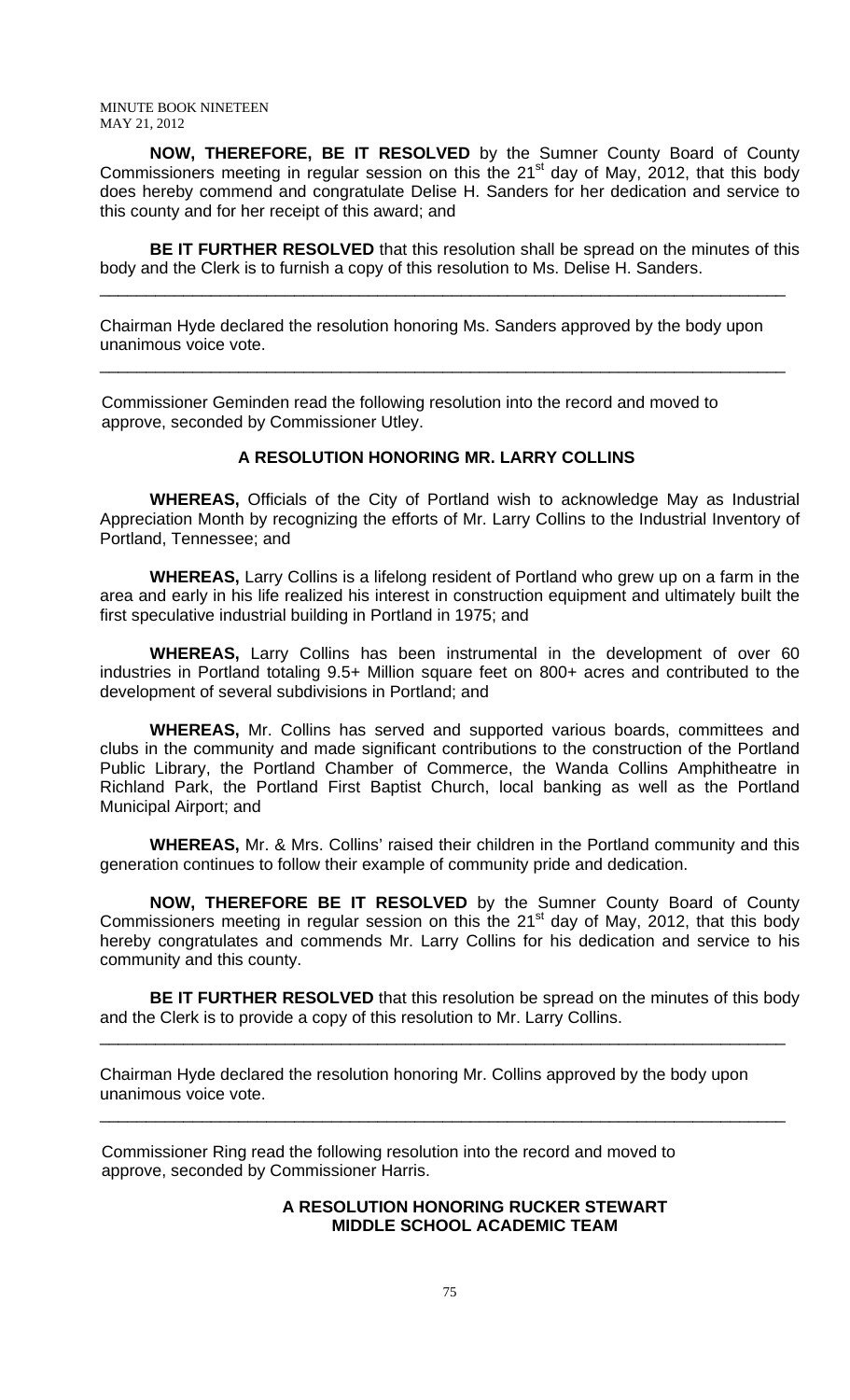**WHEREAS,** the Rucker Stewart Middle School Academic Team won First Place in the State of Tennessee for the Knowledge Master Open challenge and thirty-fourth in the nation; First place in the Sumner County Middle School Academic Team Challenge at Gallatin High School; First place in the Western Kentucky JV High School Division History Bowl and Second place in the Social Studies Showdown for Middle Schools; and

**WHEREAS,** Jordan Allen won the State History Bee for Middle Schools and will represent Tennessee in May at the National Middle School History Bee in Washington, DC. and was the Bronze Medalist at Western Kentucky History Contest; Noah Butler was the Silver Medalist and third overall in the Western Kentucky History contest, third in individual scoring for the Sumner County Challenge, the tenth place in the Tennessee State History Bee JV High School Division and runner-up to Tennessee State History Bee for Middle Schools; and Jarod Black was the Bronze Medalist and thirty-first overall at the Western Kentucky History contest; and

**WHEREAS,** the Rucker Stewart Middle School Academic Team sponsors are Marie Lester and Ruth Sparks and the team is led by Coach Brian Hoover, a teacher at Gallatin High School; and

**WHEREAS,** the Rucker Stewart Middle School Academic Team: Jordan Allen, Noah Butler, Dylan Hester and Jarod Black due to their diligent work and outstanding efforts have brought honor, not only to themselves, but to their school and their county.

**NOW, THEREFORE BE IT RESOLVED** by the Sumner County Board of County Commissioners meeting in regular session on this the  $21<sup>st</sup>$  day of May, 2012, that this body does hereby congratulate the members of the Rucker Stewart Middle School Academic Team for their outstanding achievements; and

**BE IT FURTHER RESOLVED** that this resolution shall be spread on the minutes of this body and the Clerk is to furnish a copy of this resolution to the Rucker Stewart Middle School Academic Team.

\_\_\_\_\_\_\_\_\_\_\_\_\_\_\_\_\_\_\_\_\_\_\_\_\_\_\_\_\_\_\_\_\_\_\_\_\_\_\_\_\_\_\_\_\_\_\_\_\_\_\_\_\_\_\_\_\_\_\_\_\_\_\_\_\_\_\_\_\_\_\_\_\_\_

\_\_\_\_\_\_\_\_\_\_\_\_\_\_\_\_\_\_\_\_\_\_\_\_\_\_\_\_\_\_\_\_\_\_\_\_\_\_\_\_\_\_\_\_\_\_\_\_\_\_\_\_\_\_\_\_\_\_\_\_\_\_\_\_\_\_\_\_\_\_\_\_\_\_

Chairman Hyde declared the resolution honoring Rucker Stewart Middle School Academic Team approved by the body upon unanimous voice vote.

 Commissioner Vaughn read the following resolution into the record and moved to approve, seconded by Commissioner Frank Freels.

# **A RESOLUTION HONORING FIRST BAPTIST CHURCH OF GALLATIN AND IT'S PROGRAM FOR THE YOUTH OF SUMNER COUNTY**

 **WHEREAS,** First Baptist Church of Gallatin after purchasing the old Sumner County Archive Building worked diligently to renovate the building to meet the needs of their sixth through twelfth grade students while trying to retain the rich heritage of this building, was first erected in 1917 as the Gallatin's Post Office and on April 22, 2012 was dedicated as the new Student Ministry Center; and

**WHEREAS,** First Baptist Church of Gallatin has dedicated this ministry to helping the youth of our community and providing them a place to come to learn and feel accepted while also working to retain the historic square.

**NOW, THEREFORE, BE IT RESOLVED** by the Sumner County Board of County Commissioners meeting in regular session on this the  $21<sup>st</sup>$  day of May, 2012, that this body expresses its appreciation and gratitude for the many years of service and dedication of First Baptist Church and this body urges all the citizens of Sumner County to acknowledge the accomplishments and contributions made by First Baptist Church to Sumner County; and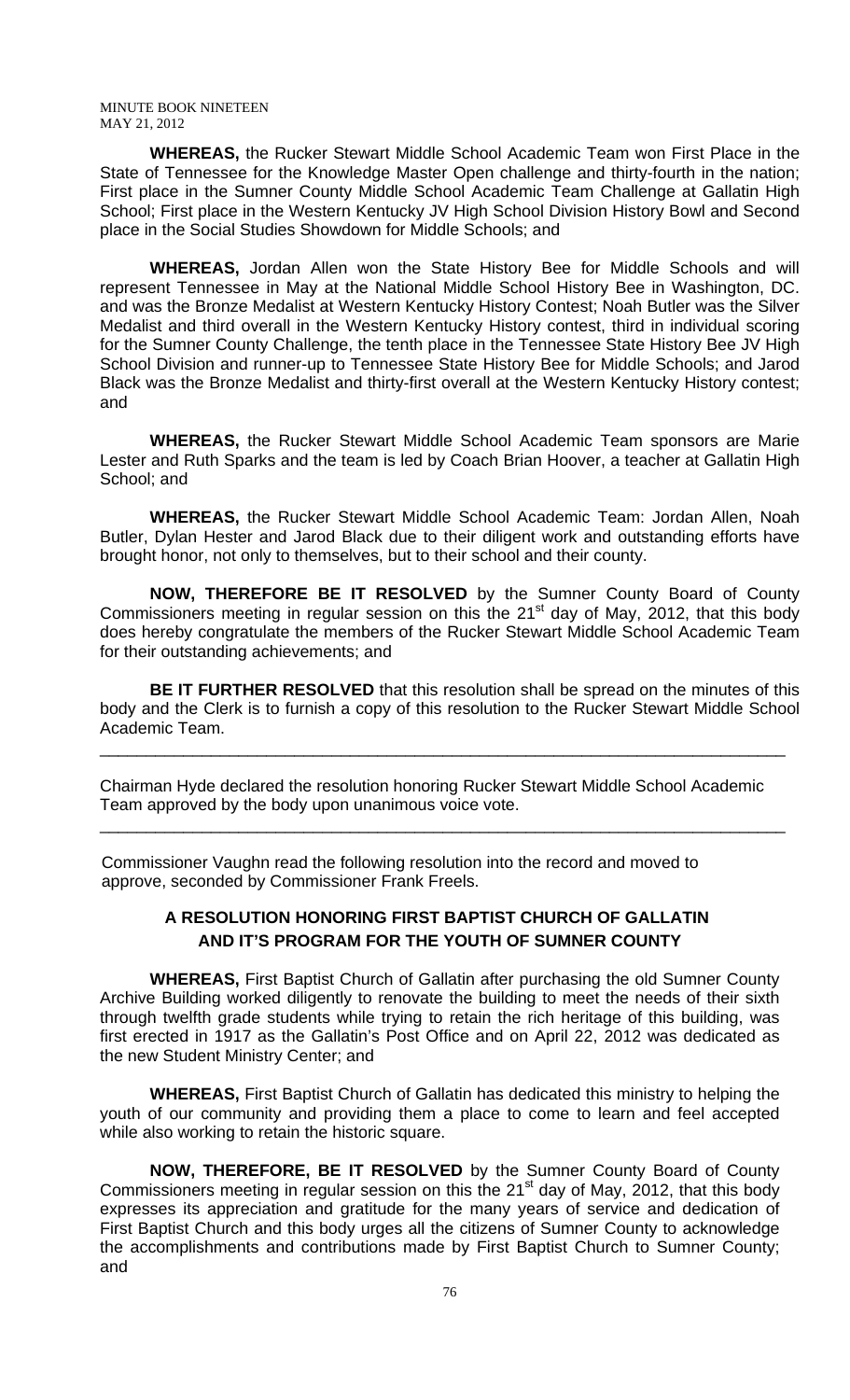**BE IT FURTHER RESOLVED** that this resolution is to be read and entered on the minutes of this body so as to make it a permanent part of the records of this body and the Clerk is hereby directed to furnish a copy of this resolution to First Baptist Church.

\_\_\_\_\_\_\_\_\_\_\_\_\_\_\_\_\_\_\_\_\_\_\_\_\_\_\_\_\_\_\_\_\_\_\_\_\_\_\_\_\_\_\_\_\_\_\_\_\_\_\_\_\_\_\_\_\_\_\_\_\_\_\_\_\_\_\_\_\_\_\_\_\_\_

Chairman Hyde declared the resolution honoring the First Baptist Church of Gallatin approved by the body upon unanimous voice vote.

## **CONSENT AGENDA**

 Commissioner Taylor moved to approve the items on the Consent Agenda; seconded by Commissioner Harris.

## **1205-09 A RESOLUTION APPROPRIATING \$2,600.00 FROM UNASSIGNED FUND BALANCE FOR THE BOARD OF EQUALIZATION**

**BE IT RESOLVED** from the Sumner County Board of County Commissioners meeting in regular session on this the  $21<sup>st</sup>$  day of May, 2012 that this body does hereby appropriate \$2,600.00 from unassigned fund balance for the Board of Equalization as shown on the attachment herewith.

## **1205-10 A RESOLUTION APPROPRIATING \$25,000.00 TO EMERGENCY MEDICAL SERVICES FROM THE INSURANCE RECOVERY RESERVE TO THE DIESEL FUEL EXPENSE LINE**

\_\_\_\_\_\_\_\_\_\_\_\_\_\_\_\_\_\_\_\_\_\_\_\_\_\_\_\_\_\_\_\_\_\_\_\_\_\_\_\_\_\_\_\_\_\_\_\_\_\_\_\_\_\_\_\_\_\_\_\_\_\_\_\_\_\_\_\_\_\_

**BE IT RESOLVED** by the Sumner County Board of County Commissioners meeting in regular session on this the  $21<sup>st</sup>$  day of May, 2012 that this body hereby appropriates \$25,000.00 to Emergency Medical Services from the Insurance Recovery Reserve to the Diesel Fuel Expense Line as shown on the attachment herewith.

\_\_\_\_\_\_\_\_\_\_\_\_\_\_\_\_\_\_\_\_\_\_\_\_\_\_\_\_\_\_\_\_\_\_\_\_\_\_\_\_\_\_\_\_\_\_\_\_\_\_\_\_\_\_\_\_\_\_\_\_\_\_\_\_\_\_\_\_\_\_\_

## **1205-11 A RESOLUTION APPROPRIATING \$1,500.00 TO THE GALLATIN LIBRARY AS PASS-THROUGH FUNDS FROM THE TECHNOLOGY GRANT FOR DATA PROCESSING EQUIPMENT**

**BE IT RESOLVED** by the Sumner County Board of County Commissioners meeting in regular session on this the 21 $^{\text{st}}$  day of May, 2012, that this body hereby appropriates \$1,500.00 to the Gallatin Library as pass-through funds from the Technology Grant for Data Processing Equipment as shown on the attachment herewith.

\_\_\_\_\_\_\_\_\_\_\_\_\_\_\_\_\_\_\_\_\_\_\_\_\_\_\_\_\_\_\_\_\_\_\_\_\_\_\_\_\_\_\_\_\_\_\_\_\_\_\_\_\_\_\_\_\_\_\_\_\_\_\_\_\_\_\_\_\_\_\_

## **1205-12 A RESOLUTION APPROPRIATING \$866.00 TO THE PORTLAND LIBRARY AS PASS-THROUGH FUNDS FROM THE TECHNOLOGY GRANT FOR DATA PROCESSING EQUIPMENT**

**BE IT RESOLVED** by the Sumner County Board of County Commissioners meeting in regular session on this the  $21<sup>st</sup>$  day of May, 2012, that this body hereby appropriates \$866.00 to the Portland Library as pass-through funds from the Technology Grant for Data Processing Equipment as shown on the attachment herewith.

\_\_\_\_\_\_\_\_\_\_\_\_\_\_\_\_\_\_\_\_\_\_\_\_\_\_\_\_\_\_\_\_\_\_\_\_\_\_\_\_\_\_\_\_\_\_\_\_\_\_\_\_\_\_\_\_\_\_\_\_\_\_\_\_\_\_\_\_\_\_\_

## **1205-13 A RESOLUTION ACCEPTING CHICKADEE COURT IN SUNSET ACRES SUBDIVISION, PHASE 1 AS A CLASS 1 COUNTY ROAD**

**BE IT RESOLVED** by the Sumner County Board of County Commissioners meeting in regular session on this the 21st day of May, 2012, that this body hereby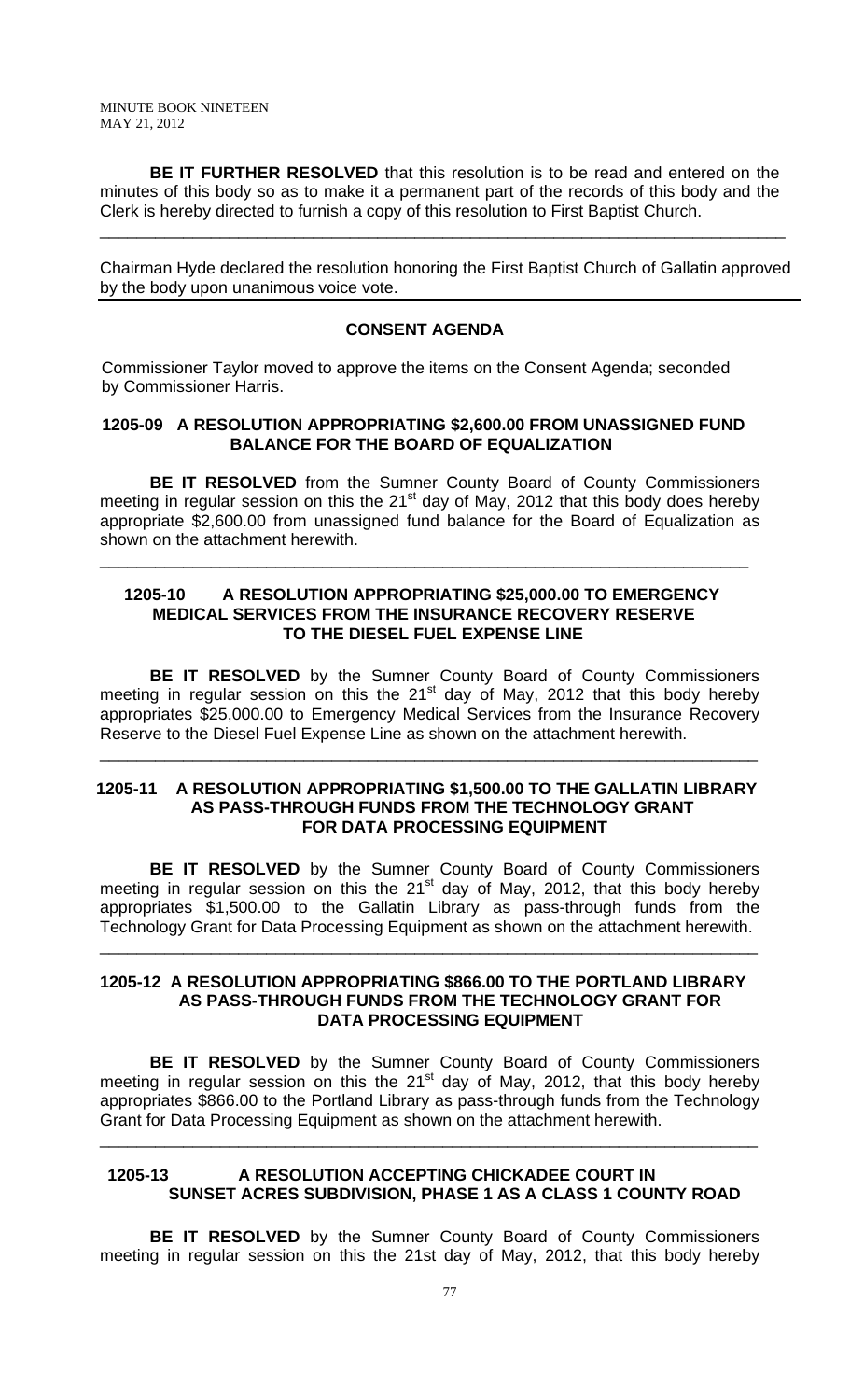accepts Chickadee Court in the Sunset Acres Subdivision, Phase 1 as a Class 1 County Road, being .07 miles in length beginning at Goldfinch Trail ending at the end of the culde-sac and having a fifty foot (50') right-of-way and a twenty-two foot (22') road bed with curbs as shown on the attachment herewith.

**BE IT FURTHER RESOLVED** that said road be added to the official Road List.

# **1205-14 A RESOLUTION ACCEPTING GOLDFINCH TRAIL IN SUNSET ACRES SUBDIVISION, PHASE 1 AS A CLASS 1 COUNTY ROAD**

\_\_\_\_\_\_\_\_\_\_\_\_\_\_\_\_\_\_\_\_\_\_\_\_\_\_\_\_\_\_\_\_\_\_\_\_\_\_\_\_\_\_\_\_\_\_\_\_\_\_\_\_\_\_\_\_\_\_\_\_\_\_\_\_\_\_\_\_\_\_

**BE IT RESOLVED** by the Sumner County Board of County Commissioners meeting in regular session on this the  $21<sup>st</sup>$  day of May, 2012, that this body hereby accepts Goldfinch Trail in the Sunset Acres Subdivision, Phase 1 as a Class 1 County Road, being .36 miles in length beginning at Highway 174 ending at the end of the culde-sac and having a fifty foot (50') right-of-way and a twenty-two foot (22') road bed with curbs as shown on the attachment herewith.

**BE IT FURTHER RESOLVED** that said road be added to the official Road List.

# **1205-15 A RESOLUTION APPROVING THE APPLICATION OF THE BJA AND SAMHSA DRUG COURT GRANTS**

\_\_\_\_\_\_\_\_\_\_\_\_\_\_\_\_\_\_\_\_\_\_\_\_\_\_\_\_\_\_\_\_\_\_\_\_\_\_\_\_\_\_\_\_\_\_\_\_\_\_\_\_\_\_\_\_\_\_\_\_\_\_\_\_\_\_\_\_\_\_

**BE IT RESOLVED** by the Sumner County Board of County Commissioners meeting in regular session on this the 21<sup>st</sup> day of May, 2012, that this body approves the application of the BJA and SAMHSA Drug Court Grants as shown on the attachment herewith.

\_\_\_\_\_\_\_\_\_\_\_\_\_\_\_\_\_\_\_\_\_\_\_\_\_\_\_\_\_\_\_\_\_\_\_\_\_\_\_\_\_\_\_\_\_\_\_\_\_\_\_\_\_\_\_\_\_\_\_\_\_\_\_\_\_\_\_\_\_\_\_

Tax Refunds for May 2012

| • Gallatin Shalom Zone Inc.      | \$8,955.38 |
|----------------------------------|------------|
| • Mental Health Cooperative Inc. | \$1,049.98 |
| • Sumner County Fair Board       | \$4,642.23 |

# **REPORT FROM COUNTY OFFICIALS**

\_\_\_\_\_\_\_\_\_\_\_\_\_\_\_\_\_\_\_\_\_\_\_\_\_\_\_\_\_\_\_\_\_\_\_\_\_\_\_\_\_\_\_\_\_\_\_\_\_\_\_\_\_\_\_\_\_\_\_\_\_\_\_\_\_\_\_\_

County Officials filed the following reports: County Investments, County General Fund, County Debt Service Fund, County Highway Fund, County Capital Outlay Fund, School General Purpose Fund, School Federal Projects Fund, School Food Service Fund, Employee Health Insurance Trust Fund, Employee Dental Insurance Trust Fund, Casualty Insurance Trust Fund, County Trustee Funds, Special Reports: County Dental Insurance Claim Payments, County Health Insurance Claim Payments, County Property Tax Collections, County EMS Billing/Collections/Balances, County Sales Tax Collections, County Wheel Tax Collections, County Tax Rates/Property Values and County School Loan Program Rates. Approval of the filing of these records does not certify to the accuracy of the documents.

Chairman Hyde introduced the following resolution:

**1205-NOT A RESOLUTION TO APPROVE AND ACCEPT APPLICATIONS FOR NOTARY PUBLIC POSITIONS AND PERSONAL SURETY GUARANTORS**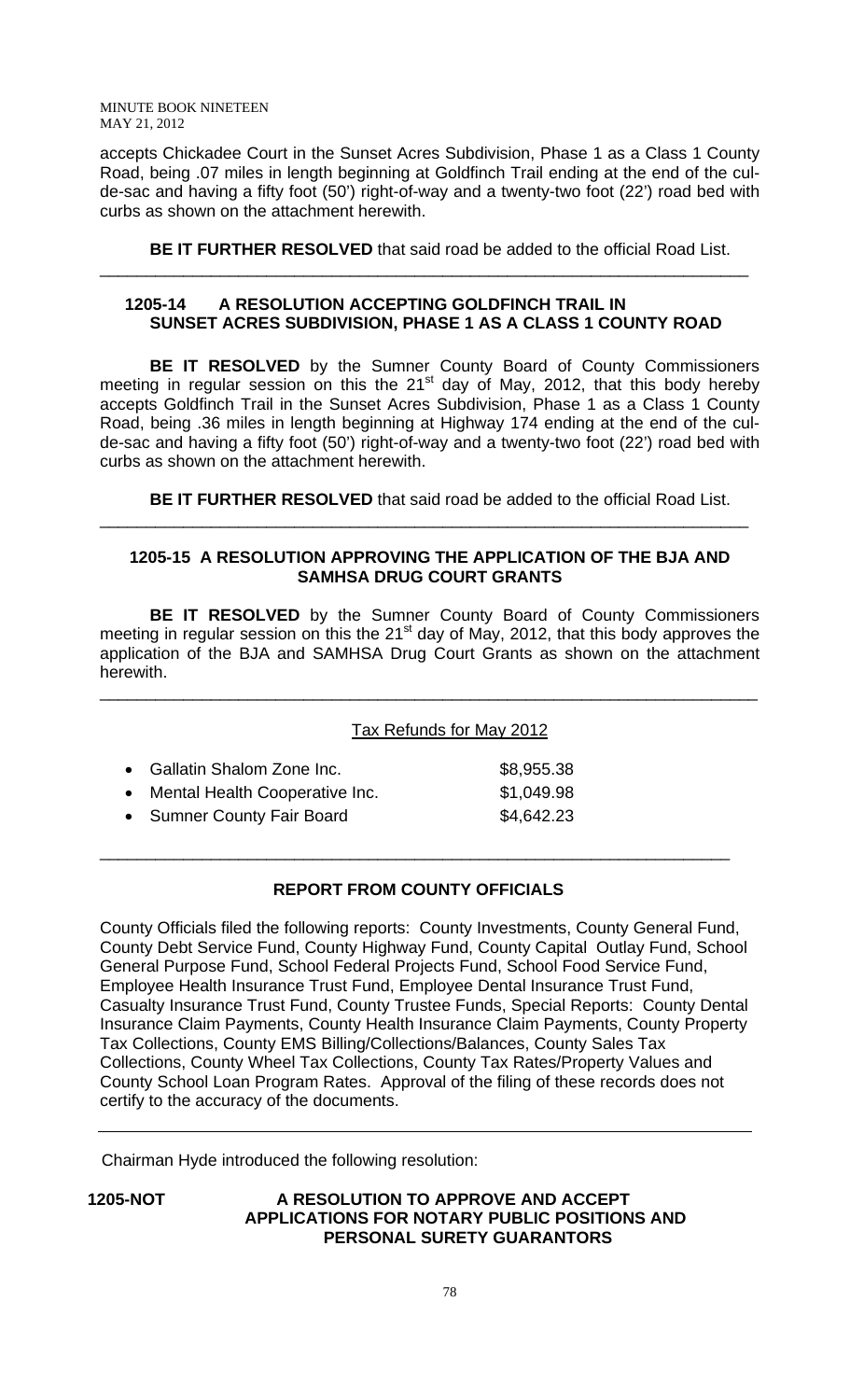**WHEREAS,** according to the law of the State of Tennessee, an individual must apply for the office of notary public in the county of residence, or of their principal place of business; and

 **WHEREAS**, state statute requires personal sureties making bonds for Notaries publics to be approved by the Sumner County Commission; and

 **WHEREAS,** said applicant must be approved by the County Commission assembled; and

 **WHEREAS,** Bill Kemp, Sumner County Clerk, has certified according to the records of his office that the persons named on the attached listing labeled "SUMNER COUNTY NOTARY PUBLIC APPLICATIONS and SURETY GUARANTORS" have duly applied for the positions so sought; and

 **BE IT FURTHER RESOLVED** THAT THIS TAKE EFFECT FROM AND AFTER PASSAGE.

## **NOTARIES PUBLIC LIST MAY 21, 2012**

 $\overline{\phantom{a}}$  , and the contract of the contract of the contract of the contract of the contract of the contract of the contract of the contract of the contract of the contract of the contract of the contract of the contrac

CHRISTIANA AFOTEY DANIEL L. JENNINGS DIANE R ALLERS ROBERT L JENNINGS III WILLIAM R ANDERSON LINDA S LOGAN CYNTHIA R ANDERSON DREW MCCRACKEN SANDIE BARTLEY MELISSA A MCGLASSON ELIZABETH BRAWNER HOLLY W MONCRIEF JALENE BROWN GWEN NUNLEY KELLY S CHASTAIN CIERRA PEREZ TRAVIS COLE SUSAN PHILLIPS DONNA CREASY KENNETH J PHILLIPS MELISSA CROWLEY-VICTORY ANGELA D PRICE KENNETH CURTIS DOROTHY M REED RICHARD DEMPSEY JANET SCHWABE WILDA H DODSON JEFFREY L SENTERS JENNIFER L DUKE LESLIE D SIRCY SUE H DUNNING SUSAN D SLOAN WILMA R FISHER VALERIE SOLON VICKI GRANTHAM RACHEL L. SUDDARTH MICHAEL D GREGORY VICKIE M TEMPLETON WALLACE R GREGORY ROYCE E. THACKER LISA L GREGORY MELANIE R TURNER LIZ W HADLEY TAMMY L WEATHERFORD VICTORIA P HASSINGER ASHLEE WILCOX SHELIA HODGES KIM L WILSON CYNTHIA R HODGES JUANITA SUE YOUNG JASON HOLLAND

CRISTINA S. BORGES MARY ELIZABETH MCMURTRY

 PERSONAL SURETY BRUCE N OLDHAM JOE H WHITAKER SR BRUCE N. OLDHAM SUE H. DUNNING

 **–––––––––––––––––––––––––––––––––––––––––––––––––––––––––**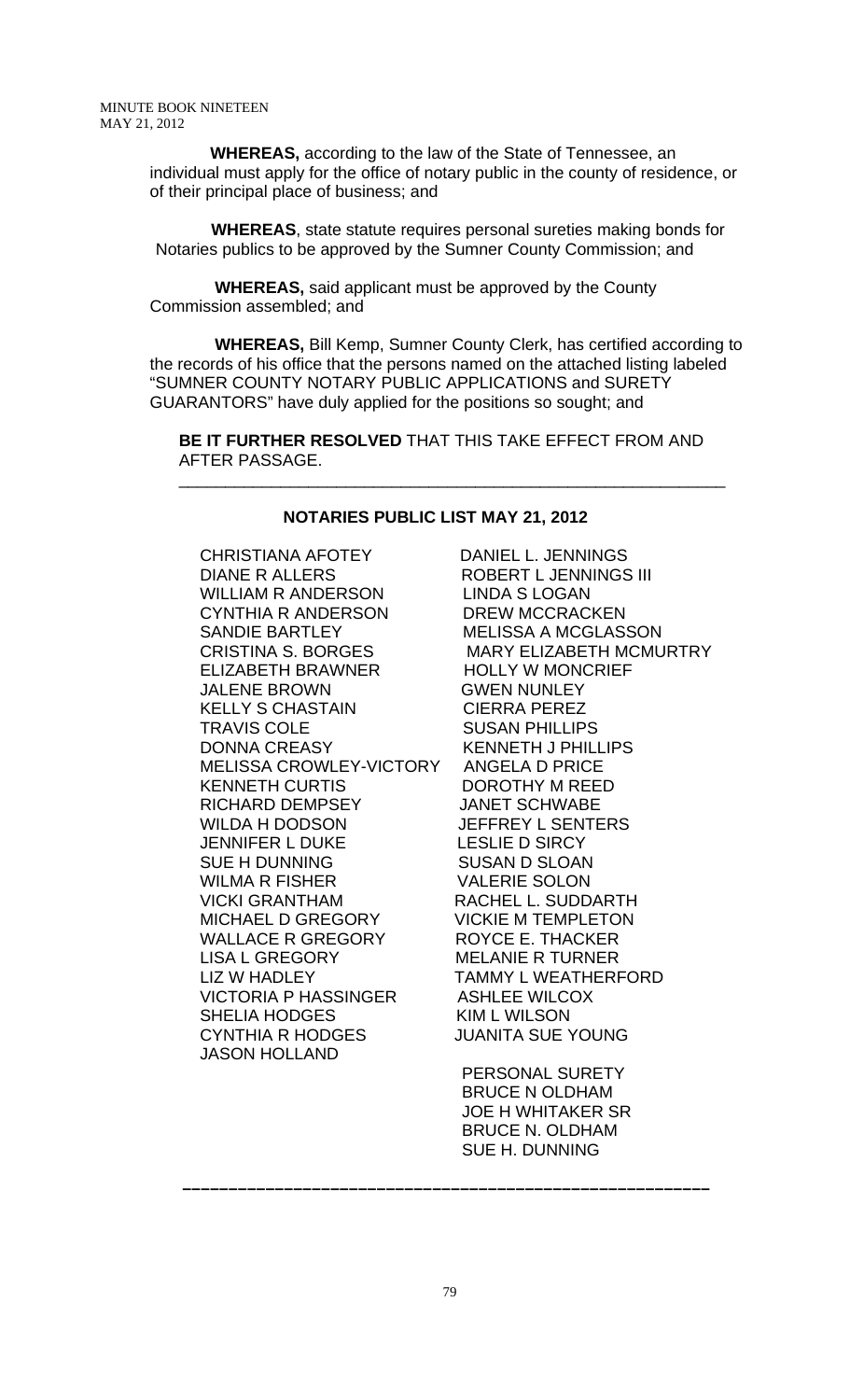Upon motion of Commissioner Akins, seconded by Commissioner Graves, voting was recorded in the following manner:

The electronic vote was recorded in the following manner:

| <b>Akins</b>  |   | Taylor              |       | Geminden      |        |          |
|---------------|---|---------------------|-------|---------------|--------|----------|
| Utley         |   | Graves              | Y     | Satterfield   |        |          |
| F. Freels     |   | <b>Matthews</b>     | Y     | <b>Harris</b> |        |          |
| Ring          | Y | <b>Brown Strong</b> | Y     | Vaughn        | Y      |          |
| Moser         | Y | <b>Decker</b>       | Y     | Hyde          |        |          |
| <b>Hughes</b> | Y | Kimbrough           | Y     | Goode         |        |          |
| Skidmore      | Y | P. Freels           | Y     | <b>Stone</b>  | A      |          |
| Guthrie       | Y | Pospisil            | Y     |               |        |          |
| 1105-NOTARY   |   | Yes: 22             | No: 0 |               | Abs: 1 | 07:28 PM |

 Chairman Hyde declared the election of Notaries Public by the body. \_\_\_\_\_\_\_\_\_\_\_\_\_\_\_\_\_\_\_\_\_\_\_\_\_\_\_\_\_\_\_\_\_\_\_\_\_\_\_\_\_\_\_\_\_\_\_\_\_\_\_\_\_\_\_\_\_\_\_\_\_\_\_\_\_\_\_\_\_

# **CORRESPONDENCE**

 Clerk Kemp read correspondence from NIC Global Manufacturing Solutions praising the County Executive's staff for their hospitality and professionalism during its use of the Sumner County Administration Building.

# **COMMITTEE ON COMMITTEES**

\_\_\_\_\_\_\_\_\_\_\_\_\_\_\_\_\_\_\_\_\_\_\_\_\_\_\_\_\_\_\_\_\_\_\_\_\_\_\_\_\_\_\_\_\_\_\_\_\_\_\_\_\_\_\_\_\_\_\_\_\_\_\_\_\_\_\_\_\_\_

Commissioner Stone moved, seconded by Commissioner LeMarbre, to suspend the rules to add a Sumner County Planning Commission appointment to the Commission Agenda under Committee on Committees report. The motion carried by voice vote of the body.

Commissioner Stone announced the expiring terms of the following Board of Health members: Dr. Randall Collins (Veterinarian), Ferrell Haile (Pharmacist) and Jan Alexander (Registered Nurse). Upon motion of Commissioner Stone, seconded by Commissioner Taylor, the Commission approved by unanimous voice vote the re-appointments of Dr. Collins, Mr. Haile and Ms. Alexander to the Board of Health.

Commissioner Stone introduced the following members expiring six-year terms on the Solid Waste Board: Ragan Hall (County), Jo Skidmore (County) and Joyce Hoyle (Gallatin). Upon motion of Commissioner Stone, seconded by Commissioner LeMarbre, the Commission voted by unanimous voice vote to approve the re-appointments of Mr. Hall and Commissioner Skidmore.

Commissioner Stone stated that the City of Gallatin will determine who the appointee will be from the city to replace Ms. Hoyle. He stated the matter would be brought before the Committee next month.

Commissioner Stone noted two resignations from the Sumner County Planning Commission: Cecil Ray from Zone 3 and Commissioner Shawn Utley from Zone 5. He stated that the County Executive Holt recommended Tom Tucker to replace Mr. Ray, while deferring the appointment to replace Commissioner Utley.Commissioner Stone so moved to approve the appointment of Mr. Tucker, seconded by Commissioner LeMarbre. The motion carried by unanimous voice vote.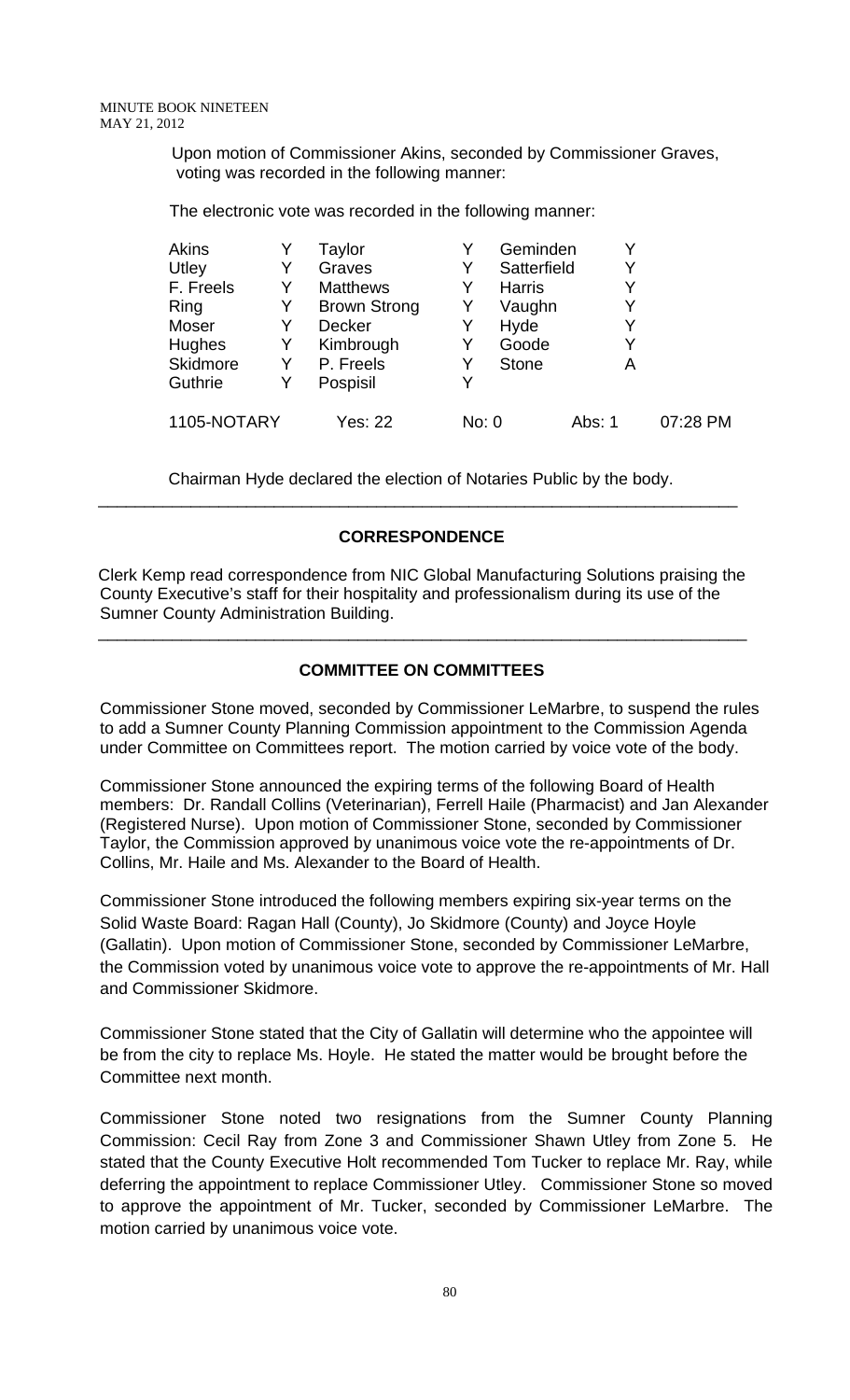Commissioner Stone announced that Chief Richard Smith resigned his two-year term on the Sheriff Civil Service Commission. The recommended replacement was William Moody, with a term expiring in August, 2012. Upon motion of Commissioner Stone, seconded by Commissioner LeMarbre, the Commission voted by unanimous voice vote to approve Mr. Moody to fill the term of Chief Smith.

Commissioner Stone noted the following appointments for next month:

Expiring three-year-term of Terry Mimms on the Sheriff Civil Service Commission.

# **EDUCATION COMMITTEE**

\_\_\_\_\_\_\_\_\_\_\_\_\_\_\_\_\_\_\_\_\_\_\_\_\_\_\_\_\_\_\_\_\_\_\_\_\_\_\_\_\_\_\_\_\_\_\_\_\_\_\_\_\_\_\_\_\_\_\_\_\_\_\_\_\_\_\_\_\_\_\_\_\_\_\_

 Commissioner Decker reported that the Education Committee considered the Board of Education's proposed Phase II Building Program and asked the commissioners to review their copy. He said a presentation on the utilization and age of current facilities was provided to them, as well. Commissioner Decker yielded the floor to Commissioner Goode who spoke of an \$83,598.00 literacy grant from Dollar General Corporation. He stated that the funds would go to the third grade reading and swimming programs. Commissioner Goode then reported on the Education and Grow Scholarship program.

**\_\_\_\_\_\_\_\_\_\_\_\_\_\_\_\_\_\_\_\_\_\_\_\_\_\_\_\_\_\_\_\_\_\_\_\_\_\_\_\_\_\_\_\_\_\_\_\_\_\_\_\_\_\_\_\_\_\_\_\_\_\_\_\_\_\_\_\_\_** 

# **HIGHWAY COMMISSION**

Commissioner Graves introduced the following resolution and moved for approval: Commissioner Akins seconded the motion.

## **1205-01 A RESOLUTION AUTHORIZING SUBMISSION OF AN APPLICATION FOR LITTER AND TRASH COLLECTING GRANT FROM THE TENNESSEE DEPARTMENT OF TRANSPORTATION, AUTHORIZING THE ACCEPTANCE OF SAID GRANT AND ALLOWING THE COUNTY EXECUTIVE, THE HIGHWAY SUPERINTENDENT AND THE COUNTY LAW DIRECTOR TO EXECUTE THE NECESSARY DOCUMENTS FOR ACCEPTANCE**

**WHEREAS**, the Sumner County Highway Department intends to apply for a Litter and Trash Collecting Grant from the Tennessee Department of Transportation; and

**WHEREAS**, the contract for the grant will impose certain legal obligations upon the Sumner County Highway Department.

**NOW, THEREFORE, BE IT RESOLVED** by the Sumner County Board of County Commissioners meeting in regular session on this the 21<sup>st</sup> day of May, 2012 that the Highway Superintendent is authorized to apply on behalf of the Sumner County Highway Department for a Litter and Trash Collecting Grant from the Tennessee Department of Transportation; and

**BE IT FURTHER RESOLVED**, that should said application be approved by the Tennessee Department of Transportation, then the County Executive, the Highway Superintendent and County Law Director are authorized to execute contracts or other necessary documents which may be required to signify acceptance of the Litter and Trash Collecting Grant by the Sumner County Highway Department.

\_\_\_\_\_\_\_\_\_\_\_\_\_\_\_\_\_\_\_\_\_\_\_\_\_\_\_\_\_\_\_\_\_\_\_\_\_\_\_\_\_\_\_\_\_\_\_\_\_\_\_\_\_\_\_\_\_\_\_\_\_\_\_\_\_\_\_\_\_\_\_\_\_\_\_

The electronic vote was recorded in the following manner:

| <b>Akins</b> | Taylor | Geminden    |  |
|--------------|--------|-------------|--|
| <b>Utley</b> | Graves | Satterfield |  |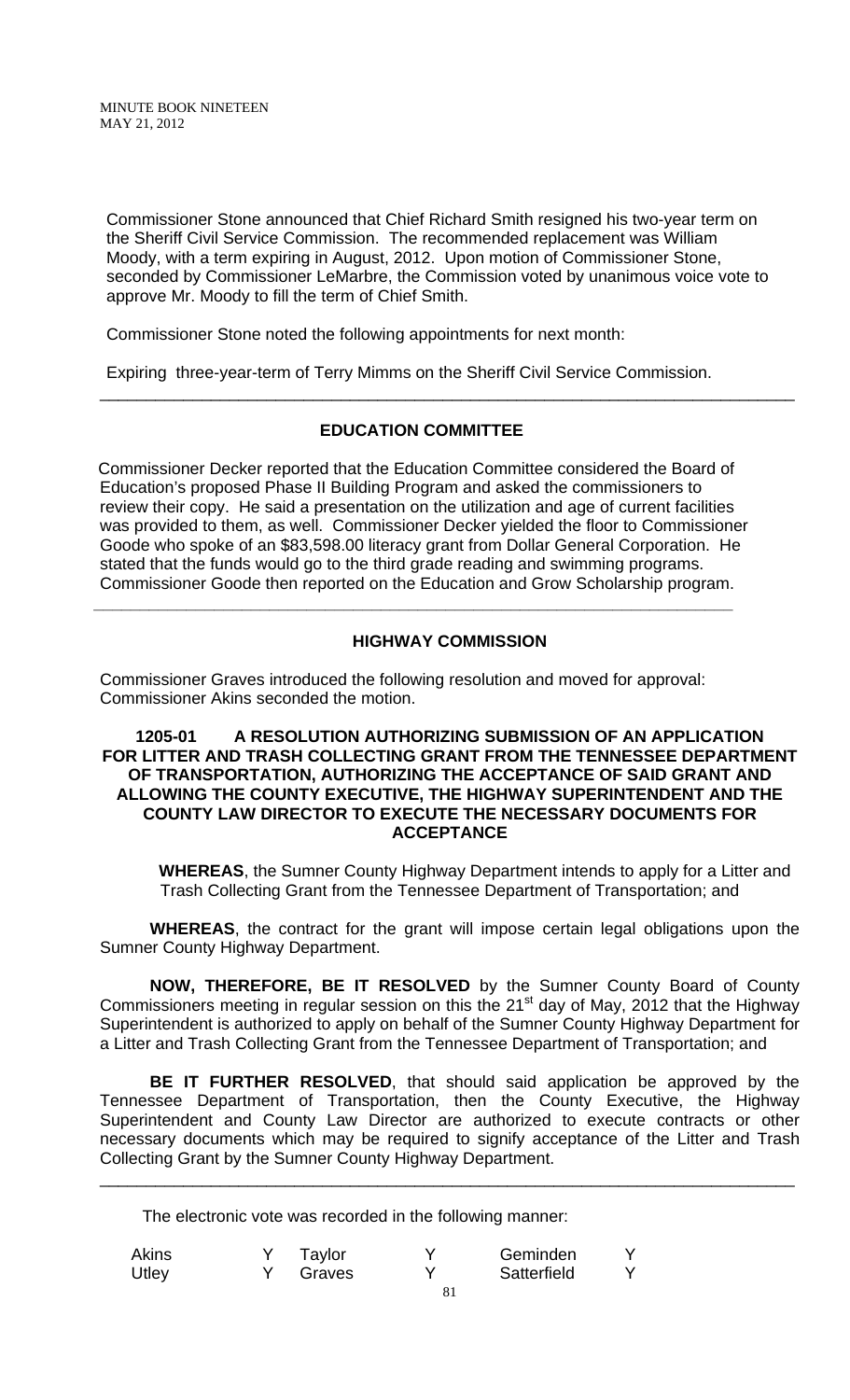| F. Freels<br>Ring<br>LeMarbre<br>Hyde<br>Goode | Y<br>Y<br>Y<br>Y<br>Y | <b>Matthews</b><br><b>Brown Strong</b><br><b>Moser</b><br><b>Hughes</b><br>Skidmore |       | Y<br>V | <b>Harris</b><br>Vaughn<br>Decker<br>Kimbrough<br>P. Freels |          | Y<br>Y<br>Y<br>Y |
|------------------------------------------------|-----------------------|-------------------------------------------------------------------------------------|-------|--------|-------------------------------------------------------------|----------|------------------|
| <b>Stone</b>                                   |                       | Guthrie                                                                             |       |        | Pospisil                                                    |          | Y                |
| 1105-01                                        | Yes: 24               |                                                                                     | No: 0 |        | Abs: $0$                                                    | 07:45 PM |                  |

Chairman Hyde declared the resolution approved by the body.

# **GENERAL OPERATIONS COMMITTEE**

**\_\_\_\_\_\_\_\_\_\_\_\_\_\_\_\_\_\_\_\_\_\_\_\_\_\_\_\_\_\_\_\_\_\_\_\_\_\_\_\_\_\_\_\_\_\_\_\_\_\_\_\_\_\_\_\_\_\_\_\_\_\_\_\_\_\_\_\_\_** 

 Commissioner Skidmore reported that during the General Operations Committee Sheriff Sonny Weatherford reported on the conditions of the jail. She said the Committee authorized the Sheriff and others to seek consultation on solving the problems at the jail.

# **EMERGENCY SERVICES COMMITTEE**

**\_\_\_\_\_\_\_\_\_\_\_\_\_\_\_\_\_\_\_\_\_\_\_\_\_\_\_\_\_\_\_\_\_\_\_\_\_\_\_\_\_\_\_\_\_\_\_\_\_\_\_\_\_\_\_\_\_\_\_\_\_\_\_\_\_\_\_\_\_** 

 Commissioner Vaughn reported on the actions taken by the Emergency Services Committee, regarding jail bunk beds, inmate food and estimations for jail repairs. He stated that Emergency Medical Services requested an amount reimbursed as a result of insurance recovery.

**\_\_\_\_\_\_\_\_\_\_\_\_\_\_\_\_\_\_\_\_\_\_\_\_\_\_\_\_\_\_\_\_\_\_\_\_\_\_\_\_\_\_\_\_\_\_\_\_\_\_\_\_\_\_\_\_\_\_\_\_\_\_\_\_\_\_\_\_\_** 

# **PUBLIC SERVICES COMMITTEE**

There was no report from the Public Services Committee.

# **LEGISLATIVE COMMITTEE**

**\_\_\_\_\_\_\_\_\_\_\_\_\_\_\_\_\_\_\_\_\_\_\_\_\_\_\_\_\_\_\_\_\_\_\_\_\_\_\_\_\_\_\_\_\_\_\_\_\_\_\_\_\_\_\_\_\_\_\_\_\_\_\_\_\_\_\_\_\_** 

Commissioner Decker introduced the following resolution and moved for approval. Commissioner Vaughn seconded the motion.

## **1205-02 A RESOLUTION APPOINTING THE JUDICIAL MAGISTRATES OF SUMNER COUNTY**

**BE IT RESOLVED** by the Sumner County Board of County Commissioners meeting in regular session on this the 21<sup>st</sup> day of May, 2012, that this body hereby appoints the following individuals as Judicial Magistrates; and

**BE IT FURTHER RESOLVED** that the Judicial Magistrates set forth below shall serve a term which begins May  $21^{st}$ , 2012, and shall run the remaining period of the present term which ends December 31<sup>st</sup>, 2012, or until a successor is appointed.

> Rutledge Bruce Kittrell Jennifer L. Hille Steven Slate Nelson Kevin Dino Offitt Lee Frank Whiteside

The electronic vote was recorded in the following manner:

| Akins |  | Taylor |  | Geminden |  |
|-------|--|--------|--|----------|--|
|-------|--|--------|--|----------|--|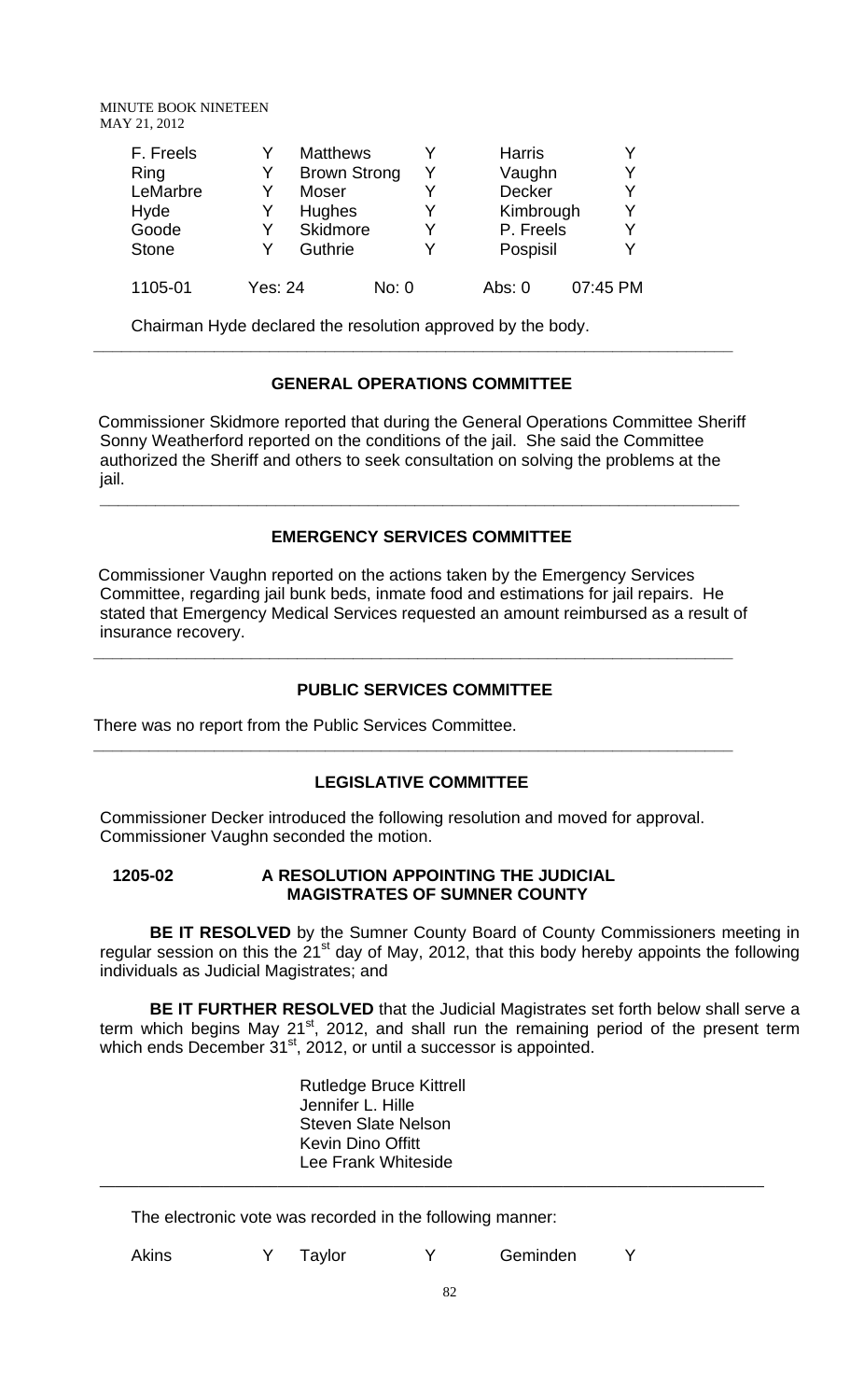| Utley<br>F. Freels<br>Ring<br>LeMarbre<br>Hyde | Y<br>Y<br>Y<br>Y<br>Y | Graves<br><b>Matthews</b><br><b>Brown Strong</b><br><b>Moser</b><br>Hughes |       | v<br>Y<br>v<br>v | Satterfield<br><b>Harris</b><br>Vaughn<br><b>Decker</b><br>Kimbrough | Y<br>Y<br>Y<br>Y<br>Y |  |
|------------------------------------------------|-----------------------|----------------------------------------------------------------------------|-------|------------------|----------------------------------------------------------------------|-----------------------|--|
| Goode                                          | Y                     | Skidmore                                                                   |       | v                | P. Freels                                                            | Y                     |  |
| <b>Stone</b>                                   | Y                     | Guthrie                                                                    |       | v                | Pospisil                                                             | Y                     |  |
| 1105-02                                        | <b>Yes: 24</b>        |                                                                            | No: 0 |                  | Abs: $0$                                                             | 07:49 PM              |  |

Chairman Hyde declared Resolution 1205-02 approved by the body.

## **BUDGET COMMITTEE**

\_\_\_\_\_\_\_\_\_\_\_\_\_\_\_\_\_\_\_\_\_\_\_\_\_\_\_\_\_\_\_\_\_\_\_\_\_\_\_\_\_\_\_\_\_\_\_\_\_\_\_\_\_\_\_\_\_\_\_\_\_\_\_\_\_\_\_\_

Commissioner Moser reported on special called meetings of the Budget Committee, then yielded the floor to Commissioner Stone.

Commissioner Stone introduced the following resolution and moved for approval. Commissioner Decker seconded the motion.

## **1205-03 A RESOLUTION APPROPRIATING \$28,500.00 FROM THE ROOFING FUND FOR ELLIS MIDDLE SCHOOL ROOF REPAIRS**

 **BE IT RESOLVED** by the Sumner County Board of County Commissioners meeting in regular session on this the  $21<sup>st</sup>$  day of May, 2012, that this body hereby appropriates \$28,500.00 from the Roofing Fund for Ellis Middle School roof repairs.

\_\_\_\_\_\_\_\_\_\_\_\_\_\_\_\_\_\_\_\_\_\_\_\_\_\_\_\_\_\_\_\_\_\_\_\_\_\_\_\_\_\_\_\_\_\_\_\_\_\_\_\_\_\_\_\_\_\_\_\_\_\_\_\_\_\_\_\_\_\_\_

The electronic vote was recorded in the following manner:

| <b>Akins</b> |                | Taylor              |       |        | Geminden      |          |
|--------------|----------------|---------------------|-------|--------|---------------|----------|
| Utley        |                | Graves              | Y     |        | Satterfield   | Y        |
| F. Freels    | Y              | <b>Matthews</b>     | Y     |        | <b>Harris</b> | Y        |
| Ring         | Y              | <b>Brown Strong</b> | Y     |        | Vaughn        | Y        |
| LeMarbre     | Y              | Moser               |       |        | Decker        | Y        |
| Hyde         | Y              | <b>Hughes</b>       | Y     |        | Kimbrough     | Y        |
| Goode        | Y              | Skidmore            | Y     |        | P. Freels     | Y        |
| <b>Stone</b> |                | Guthrie             |       |        | Pospisil      | Y        |
| 1105-03      | <b>Yes: 24</b> |                     | No: 0 | Abs: 0 |               | 07:50 PM |

Chairman Hyde declared the resolution approved by the body.

 Commissioner Stone introduced the following resolution and moved for approval. Commissioner Goode seconded the motion.

## **1205-04 A RESOLUTION APPROPRIATING \$50,388.00 FOR THE 2012 VOTING EQUIPMENT GRANT TO THE OFFICE OF ELECTION COMMISSION FOR VOTING EQUIPMENT**

\_\_\_\_\_\_\_\_\_\_\_\_\_\_\_\_\_\_\_\_\_\_\_\_\_\_\_\_\_\_\_\_\_\_\_\_\_\_\_\_\_\_\_\_\_\_\_\_\_\_\_\_\_\_\_\_\_\_\_\_\_\_\_\_\_\_\_

 **BE IT RESOLVED** by the Sumner County Board of County Commissioners meeting in regular session on this the  $21<sup>st</sup>$  day of May, 2012, that this body hereby appropriates \$50,388.00 for the 2012 Voting Equipment Grant to the Office of Election Commission for voting equipment as shown on the attachment herewith.

\_\_\_\_\_\_\_\_\_\_\_\_\_\_\_\_\_\_\_\_\_\_\_\_\_\_\_\_\_\_\_\_\_\_\_\_\_\_\_\_\_\_\_\_\_\_\_\_\_\_\_\_\_\_\_\_\_\_\_\_\_\_\_\_\_\_\_\_\_\_\_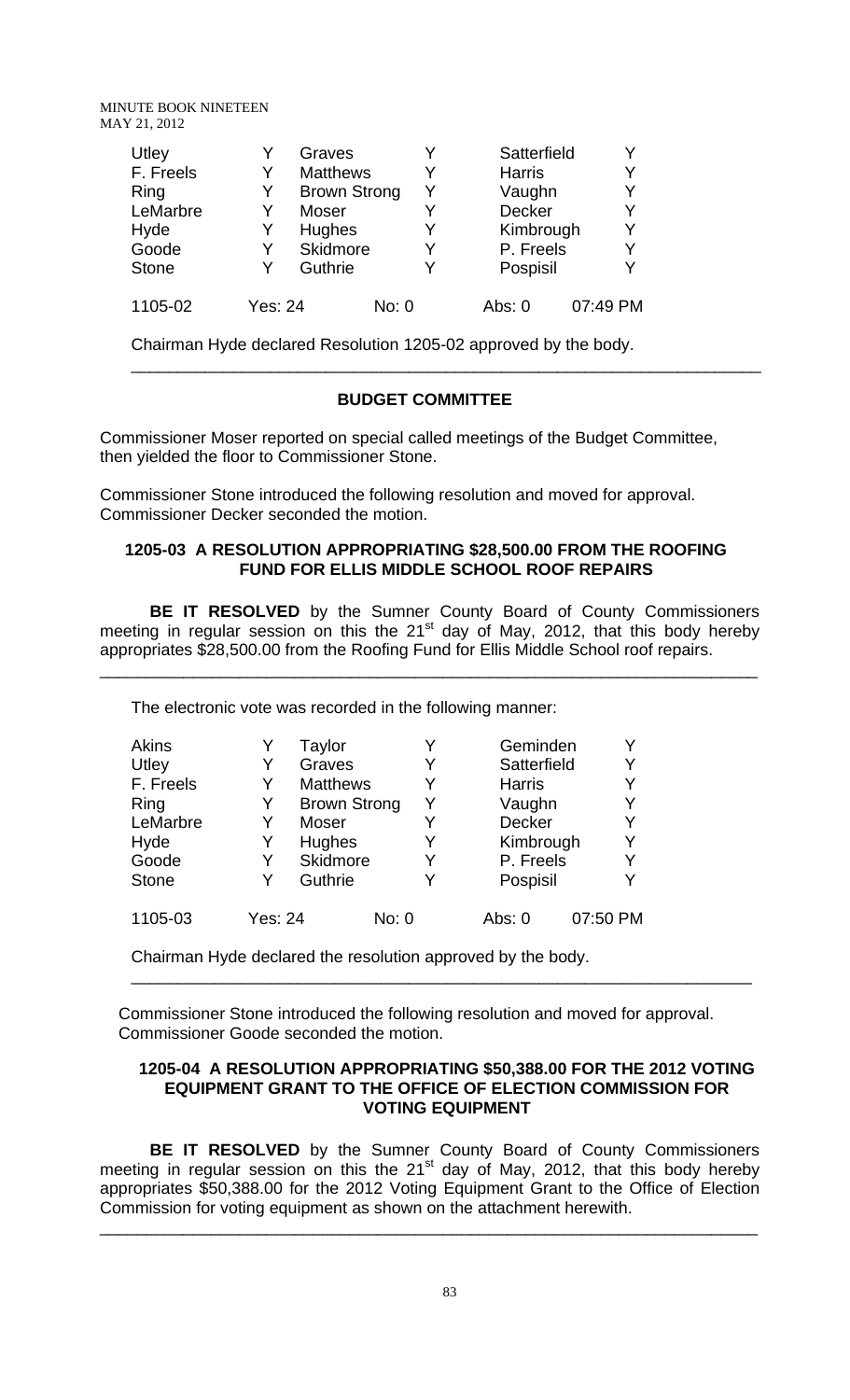| <b>Akins</b> |                | Taylor              |       | Y | Geminden      | Υ        |
|--------------|----------------|---------------------|-------|---|---------------|----------|
| Utley        | Y              | Graves              |       | Y | Satterfield   | Y        |
| F. Freels    | Y              | <b>Matthews</b>     |       |   | <b>Harris</b> | Y        |
| Ring         | Y              | <b>Brown Strong</b> |       | Y | Vaughn        | Y        |
| LeMarbre     | Y              | Moser               |       | Y | <b>Decker</b> | Y        |
| Hyde         | Y              | Kimbrough           |       | Y | Goode         | Y        |
| Skidmore     | Y              | P. Freels           |       | Y | <b>Stone</b>  |          |
| Guthrie      | Y              | Pospisil            |       | Y |               |          |
| 1105-04      | <b>Yes: 23</b> |                     | No: 0 |   | Abs: 0        | 07:51 PM |

The electronic vote was recorded in the following manner:

Chairman Hyde declared the resolution approved by the body.

\_\_\_\_\_\_\_\_\_\_\_\_\_\_\_\_\_\_\_\_\_\_\_\_\_\_\_\_\_\_\_\_\_\_\_\_\_\_\_\_\_\_\_\_\_\_\_\_\_\_\_\_\_\_\_

 Commissioner Stone introduced the following resolution and moved for approval. Commissioner Vaughn seconded the motion.

#### **1205-05 A RESOLUTION APPROPRIATING \$70,000.00 AS PASS-THROUGH FUNDS FROM UNASSIGNED FUND BALANCE TO THE SHERIFF'S OFFICE FOR JAIL FOOD**

**BE IT RESOLVED** by the Sumner County Board of County Commissioners meeting in regular session on this the 21 $<sup>st</sup>$  day of May, 2012, that this body hereby</sup> appropriates \$70,000.00 as pass-through funds from unassigned fund balance to the Sheriff's Office for jail food as shown on the attachment herewith.

\_\_\_\_\_\_\_\_\_\_\_\_\_\_\_\_\_\_\_\_\_\_\_\_\_\_\_\_\_\_\_\_\_\_\_\_\_\_\_\_\_\_\_\_\_\_\_\_\_\_\_\_\_\_\_\_\_\_\_\_\_\_\_\_\_\_\_\_\_\_\_

The electronic vote was recorded in the following manner:

| Akins        |                | Taylor              |       |   | Geminden      |          | Y |
|--------------|----------------|---------------------|-------|---|---------------|----------|---|
| Utley        |                | Graves              |       |   | Satterfield   |          | Y |
| F. Freels    | Y              | <b>Matthews</b>     |       |   | <b>Harris</b> |          | Y |
| Ring         | Y              | <b>Brown Strong</b> |       | Y | Vaughn        |          | Y |
| LeMarbre     | Y              | Moser               |       |   | Decker        |          | Y |
| Hyde         | Y              | Hughes              |       | Y | Kimbrough     |          | Y |
| Goode        | Y              | Skidmore            |       |   | P. Freels     |          | Y |
| <b>Stone</b> |                | Guthrie             |       |   | Pospisil      |          | Y |
| 1105-05      | <b>Yes: 24</b> |                     | No: 0 |   | Abs: 0        | 07:51 PM |   |

Chairman Hyde declared the resolution approved by the body.

Commissioner Stone introduced the following resolution and moved for approval. Commissioner Frank Freels seconded the motion.

# **1205-06 A RESOLUTION APPROPRIATING \$118,000.00 FROM CAPITAL PROJECTS FUND TO THE BUDGET OF THE SHERIFF FOR JAIL TRIPLE BUNKS**

\_\_\_\_\_\_\_\_\_\_\_\_\_\_\_\_\_\_\_\_\_\_\_\_\_\_\_\_\_\_\_\_\_\_\_\_\_\_\_\_\_\_\_\_\_\_\_\_\_\_\_\_\_\_\_\_\_\_\_\_\_\_\_\_\_\_\_\_

**BE IT RESOLVED** by the Sumner County Board of County Commissioners meeting in regular session on this the  $21<sup>st</sup>$  day of May, 2012 that this body hereby appropriates \$118,000.00 to the budget of the Sheriff from Capital Projects Fund for Jail Triple Bunks as shown on the attachment herewith.

\_\_\_\_\_\_\_\_\_\_\_\_\_\_\_\_\_\_\_\_\_\_\_\_\_\_\_\_\_\_\_\_\_\_\_\_\_\_\_\_\_\_\_\_\_\_\_\_\_\_\_\_\_\_\_\_\_\_\_\_\_\_\_\_\_\_\_\_\_\_\_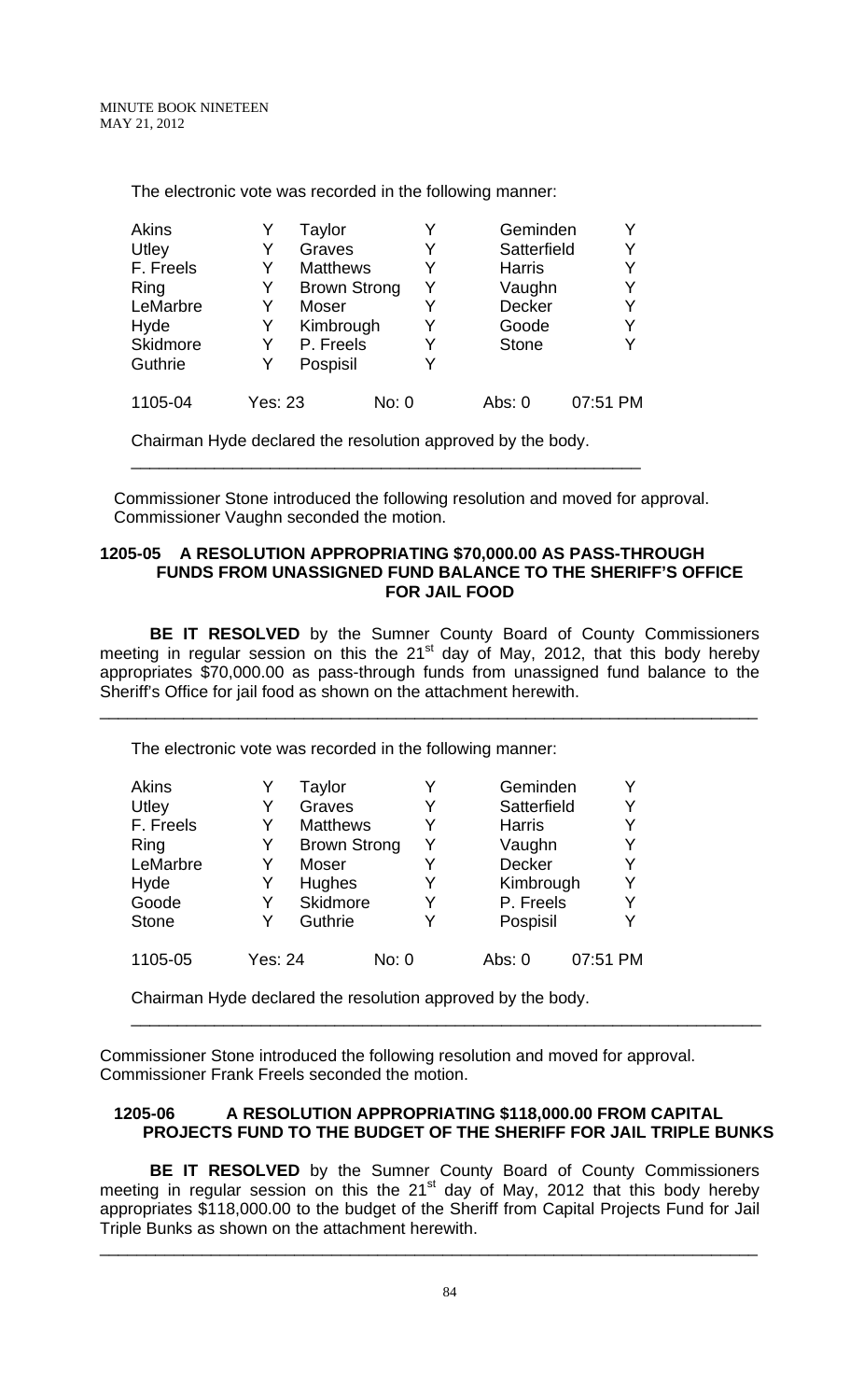The electronic vote was recorded in the following manner:

| <b>Akins</b> |                | Taylor              |       |   | Geminden      |          | Y |
|--------------|----------------|---------------------|-------|---|---------------|----------|---|
| Utley        | Y              | Graves              |       | Y | Satterfield   |          | Y |
| F. Freels    | Y              | <b>Matthews</b>     |       | N | <b>Harris</b> |          | Y |
| Ring         | Y              | <b>Brown Strong</b> |       | Y | Vaughn        |          | Y |
| LeMarbre     | Y              | Moser               |       | Y | Decker        |          | Y |
| Hyde         | Y              | Hughes              |       | Y | Kimbrough     |          | Y |
| Goode        | Y              | Skidmore            |       | Y | P. Freels     |          | Υ |
| <b>Stone</b> | Y              | Guthrie             |       | Y | Pospisil      |          | Y |
| 1105-06      | <b>Yes: 23</b> |                     | No: 1 |   | Abs: 0        | 08:00 PM |   |

Chairman Hyde declared the resolution approved by the body. \_\_\_\_\_\_\_\_\_\_\_\_\_\_\_\_\_\_\_\_\_\_\_\_\_\_\_\_\_\_\_\_\_\_\_\_\_\_\_\_\_\_\_\_\_\_\_\_\_\_\_\_\_\_\_

Commissioner Stone introduced the following resolution and moved for approval. Commissioner Guthrie seconded the motion.

## **1205-07 A RESOLUTION APPROPRIATING \$50,000.00 FOR JAIL CONSULTANT TO DETERMINE REPAIRS AT THE JAIL**

**BE IT RESOLVED** by the Sumner County Board of County Commissioners meeting in regular session on this the 21 $^{\text{st}}$  day of May, 2012 that this body hereby appropriates \$50,000.00 for Jail Consultant from local funding in the Capital Project Fund.

\_\_\_\_\_\_\_\_\_\_\_\_\_\_\_\_\_\_\_\_\_\_\_\_\_\_\_\_\_\_\_\_\_\_\_\_\_\_\_\_\_\_\_\_\_\_\_\_\_\_\_\_\_\_\_\_\_\_\_\_\_\_\_\_\_\_\_\_\_\_\_

Commissioner Hughes moved to amend the resolution, seconded by Commissioner Taylor, to reduce the amount for the jail consultant to \$25,000.00.

The electronic vote was recorded in the following manner:

| <b>AMEND TO \$25,000</b> |        |                     |        |   |               |          |
|--------------------------|--------|---------------------|--------|---|---------------|----------|
| <b>Akins</b>             | N      | Taylor              |        | N | Geminden      | N        |
| Utley                    | N      | Graves              |        | Y | Satterfield   | Y        |
| F. Freels                | N      | <b>Matthews</b>     |        | N | <b>Harris</b> | N        |
| Ring                     | N      | <b>Brown Strong</b> |        | Y | Vaughn        | N        |
| LeMarbre                 | N      | <b>Decker</b>       |        | N | Hyde          | N        |
| <b>Hughes</b>            | Y      | Kimbrough           |        | Y | Goode         | Y        |
| <b>Skidmore</b>          | N      | P. Freels           |        | Y | <b>Stone</b>  | N        |
| Guthrie                  | N      | Pospisil            |        | N |               |          |
| 1105-07.1                | Yes: 7 |                     | No: 16 |   | Abs: 0        | 08:02 PM |

Chairman Hyde declared the resolution failed to pass.

The electronic vote on the main motion was recorded in the following manner:

| <b>Akins</b> |   | Taylor              |   | Geminden      |  |
|--------------|---|---------------------|---|---------------|--|
| Utley        | Y | Graves              | v | Satterfield   |  |
| F. Freels    | Y | <b>Matthews</b>     | v | <b>Harris</b> |  |
| Ring         |   | <b>Brown Strong</b> | Y | Vaughn        |  |
| LeMarbre     | Y | Moser               |   | <b>Decker</b> |  |
| Hyde         |   | <b>Hughes</b>       | v | Kimbrough     |  |
| Goode        | Y | Skidmore            | Y | P. Freels     |  |
| <b>Stone</b> |   | Guthrie             | v | Pospisil      |  |

\_\_\_\_\_\_\_\_\_\_\_\_\_\_\_\_\_\_\_\_\_\_\_\_\_\_\_\_\_\_\_\_\_\_\_\_\_\_\_\_\_\_\_\_\_\_\_\_\_\_\_\_\_\_\_